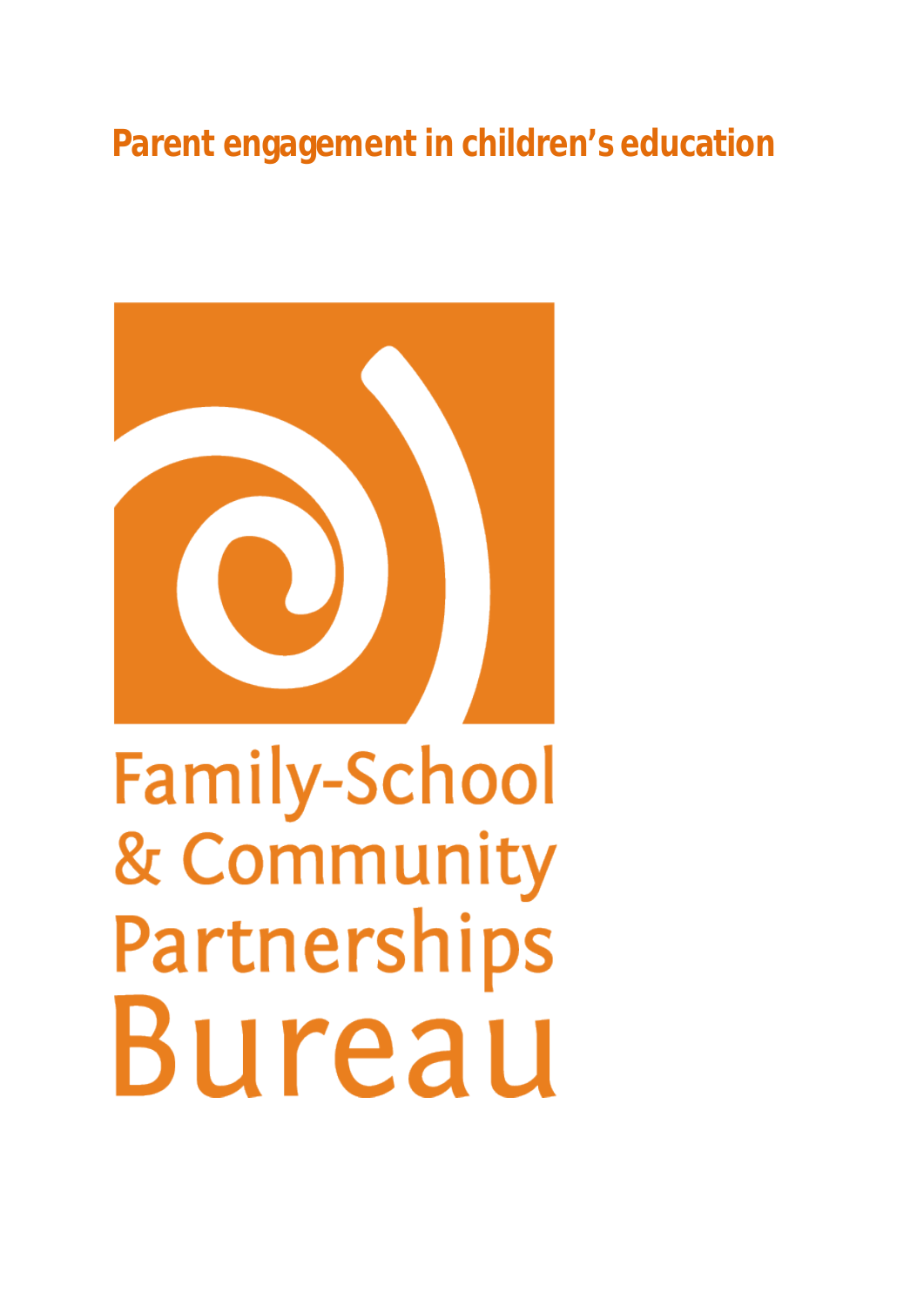

# **Family-School & Community Partnerships Bureau. 2011.**

#### **Parent engagement in children's education**

Prepared for the Family-School & Community Partnerships Bureau by Karen Jennings and Caz Bosch

ISBN: 978-0-9872370-0-2

The Family-School & Community Partnerships Bureau is assisted by funding from the Australian Government through the Department of Education, Employment and Workplace Relations - Quality Outcomes Programme. The views expressed here do not necessarily represent those of the Australian Government Department of Education, Employment and Workplace Relations.

This work is copyright under the *Copyright Act 1968* and *Copyright Amendment (Digital Agenda) Act 2000* and equivalent legislation in overseas territories. You may download, store in cache, display, print and copy a single copy or part of a single copy of information or material from this document only for your personal, noncommercial use and only in an unaltered form. This paper may be used for the purposes of private study, research, criticism or review as permitted under the *Copyright Act 1968* and the *Copyright Amendment (Digital Agenda) Act 2000.*

You are not permitted to re-transmit, distribute or commercialise the information or material without seeking prior written approval from the Family-School & Community Partnerships Bureau. Any permitted reproduction made must acknowledge the source of any selected passage, extract, diagram or other information or material reproduced. Any reproduction made of the information or material must include a copy of the original copyright and disclaimer notices as set out here.

PO BOX 3910 WESTON CREEK ACT AUSTRALIA 2611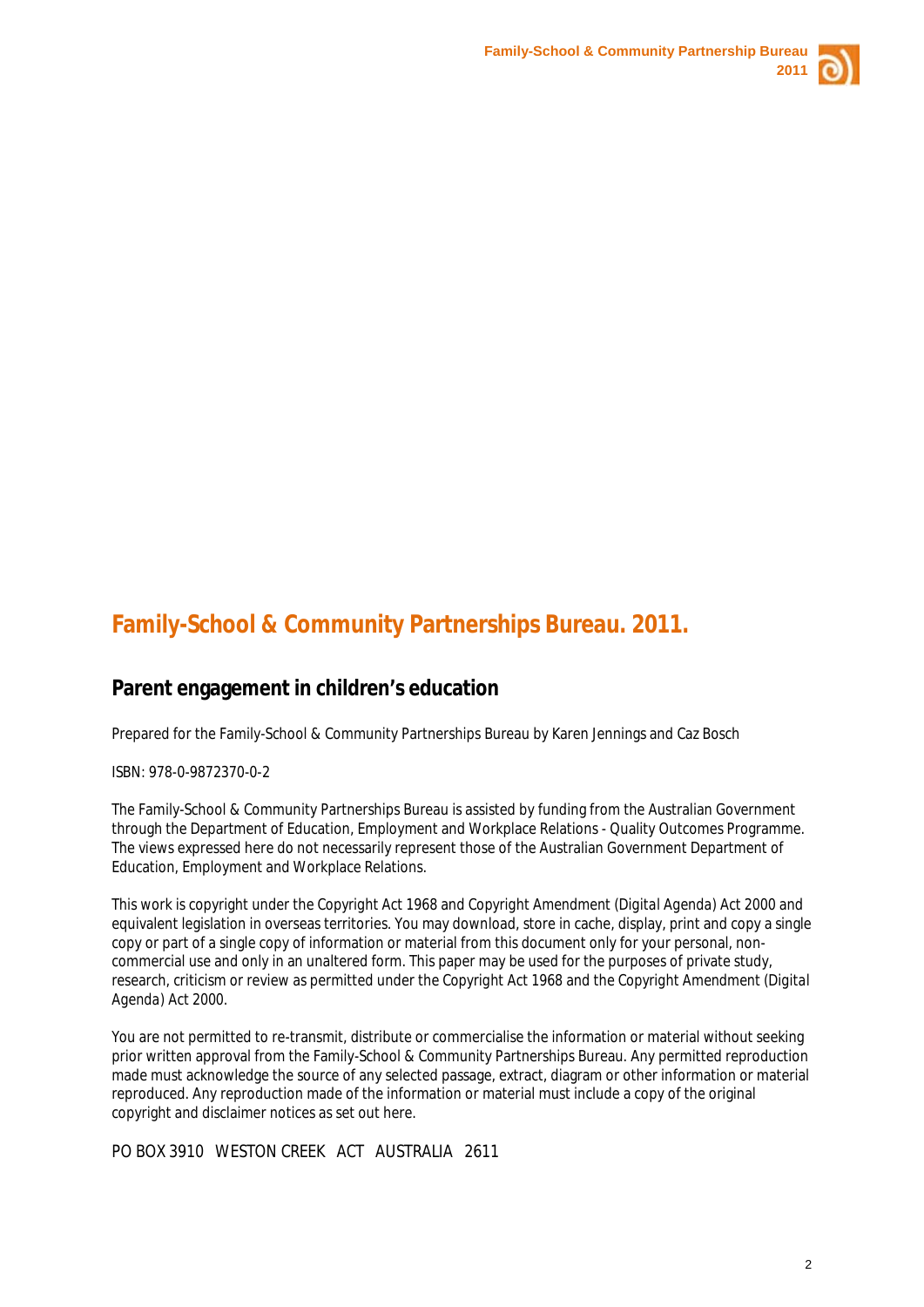

## **Parent engagement in children's education**

#### **What is parent engagement?**

*Families are the first educators of their children and they continue to influence their*  children's learning and development during the school years and long afterwards (Family-*School Partnerships Framework*).

Parents engage in their children's education in many ways in the home, the community and in schools. Good parenting in the home includes many different kinds of engagement including:

- providing a secure environment
- providing intellectual stimulation and conversation
- modelling constructive social and educational values
- shaping the child's self concept as a learner by fostering literacy and problem solving
- encouraging high aspirations, both personally and socially.

In addition, parents may be engaged in their children's education in school contexts in a range of different ways – both formally and informally.

#### **Engagement is more than involvement**

Some writers use the term *family engagement* while others speak of *parent engagement*. We use the term *parent* inclusively here to encompass caregivers and other family members. Regardless of which term is used, it is important to recognise that *engagement* is at the more active end of a participation continuum than is *involvement* and may be qualitatively different. Pushor and Ruitenberg (2005, p. 12-13) suggest the essential difference is that *engagement* implies:

*...enabling parents to take their place alongside educators in the schooling of their children, fitting together their knowledge of children, teaching and learning, with teachers' knowledge. With parent engagement, possibilities are created for the structure of schooling to be flattened, power and authority to be shared by educators and parents, and the agenda being served to be mutually determined and mutually beneficial.*

Harris and Goodall (2007) conclude that many schools focus on *involving* parents in various school-based or school-related activities, but emphasise that this constitutes parental *involvement* rather than parental *engagement.* Nonetheless, much of the research literature uses the two terms interchangeably.

Most recently, an American National Policy forum defined family engagement as follows:

*Family engagement is a shared responsibility of families, schools, and communities for student learning and achievement; it is continuous from birth to young adulthood; and it occurs across multiple settings where children learn* (Weiss, Lopez & Rosenberg, 2010, p.3).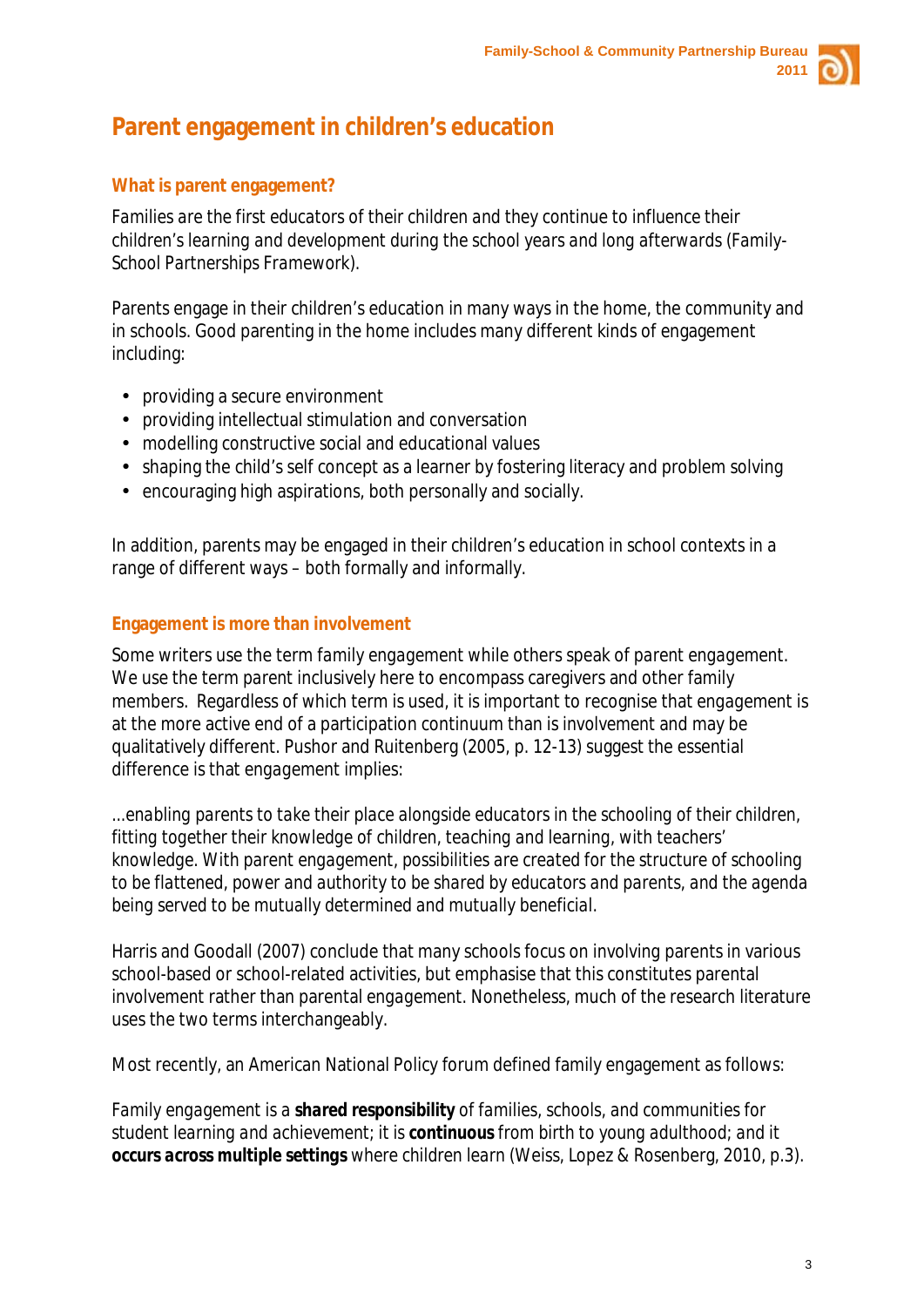

Parent/family engagement is not in itself a new idea. What is relatively new is the idea that it be formally enshrined in government policy and integrated systemically into school policies and practices. Weiss, Lopez and Rosenberg (2010) assert that family engagement must be a **systemic**, **integrated** and **sustained** approach, not an add-on or a random act.

*Systemic* here means family engagement that is purposefully designed as a core component of educational goals such as school readiness or student achievement.

*Integrated* engagement will be embedded into structures and processes including training and professional development, teaching and learning, community collaboration, and the use of data for continuous improvement and accountability.

*Sustainable* engagement will have adequate resources including public–private partnerships, to ensure effective strategies with the power to impact on student learning and achievement.

Defined in this way, and with a community engagement wrap around, family engagement represents 'an innovative strategy in education reform' and 'an effective strategy to promote student success' (Weiss, Lopez & Rosenberg, 2010, p.3).

#### **Why is parent engagement important?**

*When parents are involved in their children's education at home, they do better in school. And when parents are involved in school, children go farther in school and the schools they go to are better* (Henderson & Berla, 1994, p.15).

The *Family-School Partnerships Framework* (2008)[1](#page-3-0) emphasises that schools need to recognise the primary role of the family in education and advocates for families and schools to work together in partnership.

The *Framework* argues that effective schools have high levels of parental and community involvement which can be related to improved student learning, attendance and behaviour, regardless of the social or cultural background of the family. Family engagement is therefore seen as part of the core business of schools.

The *Melbourne Declaration on Educational Goals for Young Australians* also acknowledges the benefits of family, school and community partnerships, and expresses a commitment on the part of Australian governments to:

*...(work) with all school sectors to ensure that schools engage young Australians, parents, carers, families, other education and training providers, business and the broader community to support students' progress through schooling, and to provide them with rich learning, personal development and citizenship opportunities* (p.10).

<span id="page-3-0"></span><sup>&</sup>lt;sup>1</sup> The Framework was the result of a collaborative national project established by APC, ACSSO and DEEWR (then DEST) in 2004. Trialled in 61 schools in 2005, the Framework was subsequently signed off by MCEETYA in 2008.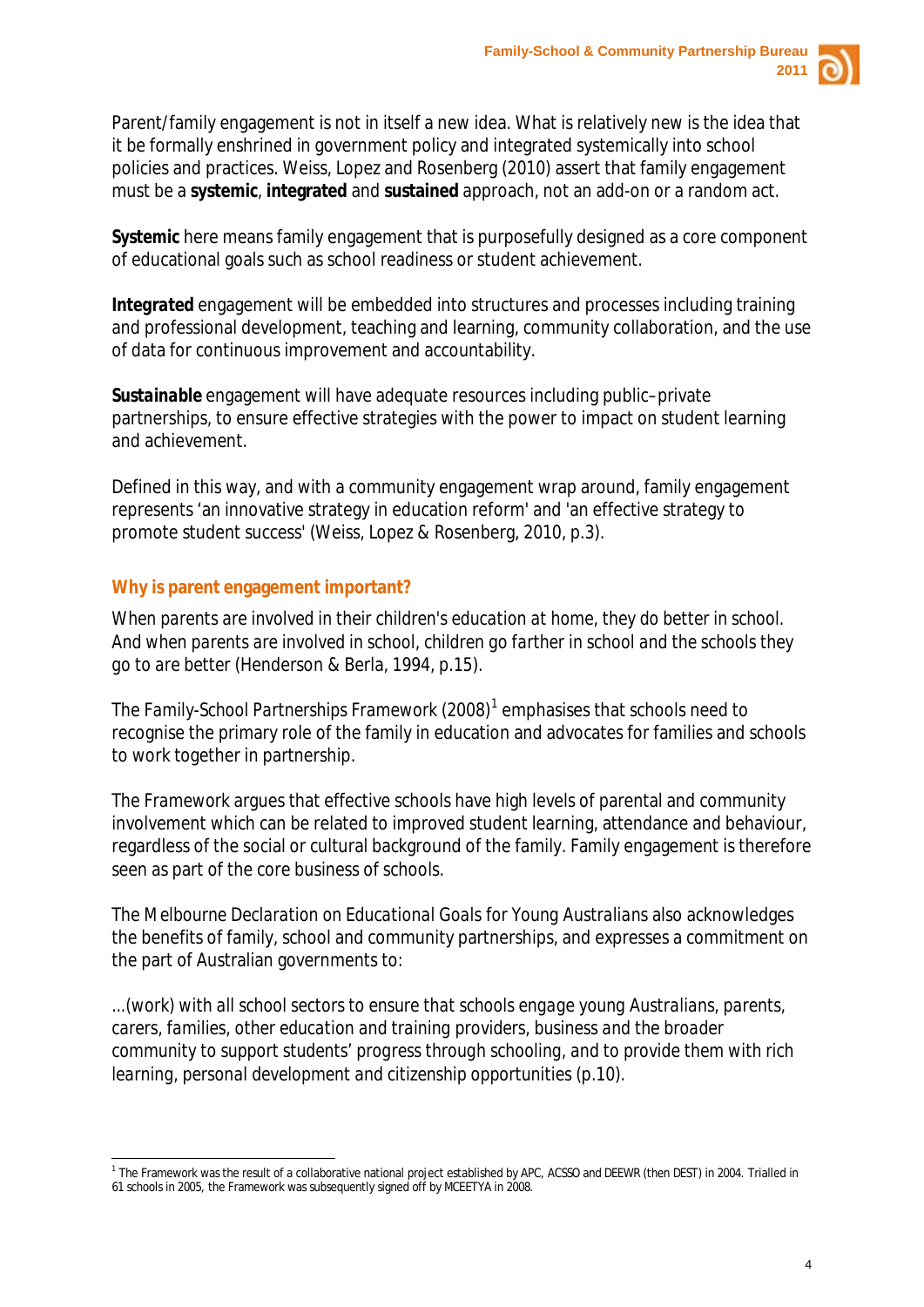

A significant body of both international and Australian research has found correlations between parent/family engagement in children's education and schooling, and indicators such as:

- **improved school readiness**
- higher retention and graduation rates
- enhanced cognitive development and academic achievement
- higher motivation and greater ability to self-regulate behaviour
- better social and relationship skills.

The emergent shift to more *'*student-centred' learning also supports the importance of family engagement. When students are encouraged to set personalised learning goals and plans, and when their learning outside the classroom is acknowledged, it follows that the multiple influences on their learning will also be acknowledged and mobilised, including the key role of parents and families (Weiss, Lopez & Stark, 2011).

We also know that schools have much to gain from incorporating family and community perspectives into their curricula and pedagogy, and leveraging their resources. It has been suggested, in fact, that schools can't work well if their relationships with families and communities don't work well (Weiss, Lopez & Rosenberg, 2010).

In our continually changing society the opportunity for schools to contribute to the wellbeing of children and families, and to build the social capital of communities, is being increasingly recognised. In low socioeconomic and rural and remote areas especially, teachers and principals are looked to for community leadership, and schools have become critically important places for the building of civic infrastructure and community capability (Muller, 2009).

Muller's literature review suggests that this depends on schools developing authentic partnerships with families and communities, with a particular challenge being to facilitate the involvement of marginalised or lower socio-economic families to produce reciprocal benefits.

*Overall, when schools take steps to motivate parental involvement, they support parents' effectiveness in helping their children learn. Similarly, when school systems attempt to promote teacher and principal contributions to effective parental involvement, they support schools' effectiveness in educating children.* 

*The public mandate for the effective education of all citizens would seem to require nothing less than strong school and community efforts to enable the many contributions that parents can make to their children's educational success* (Hoover-Dempsey, Walker, Sandler, Whetsel, Green, Wilkins & Closson, 2005, p.124).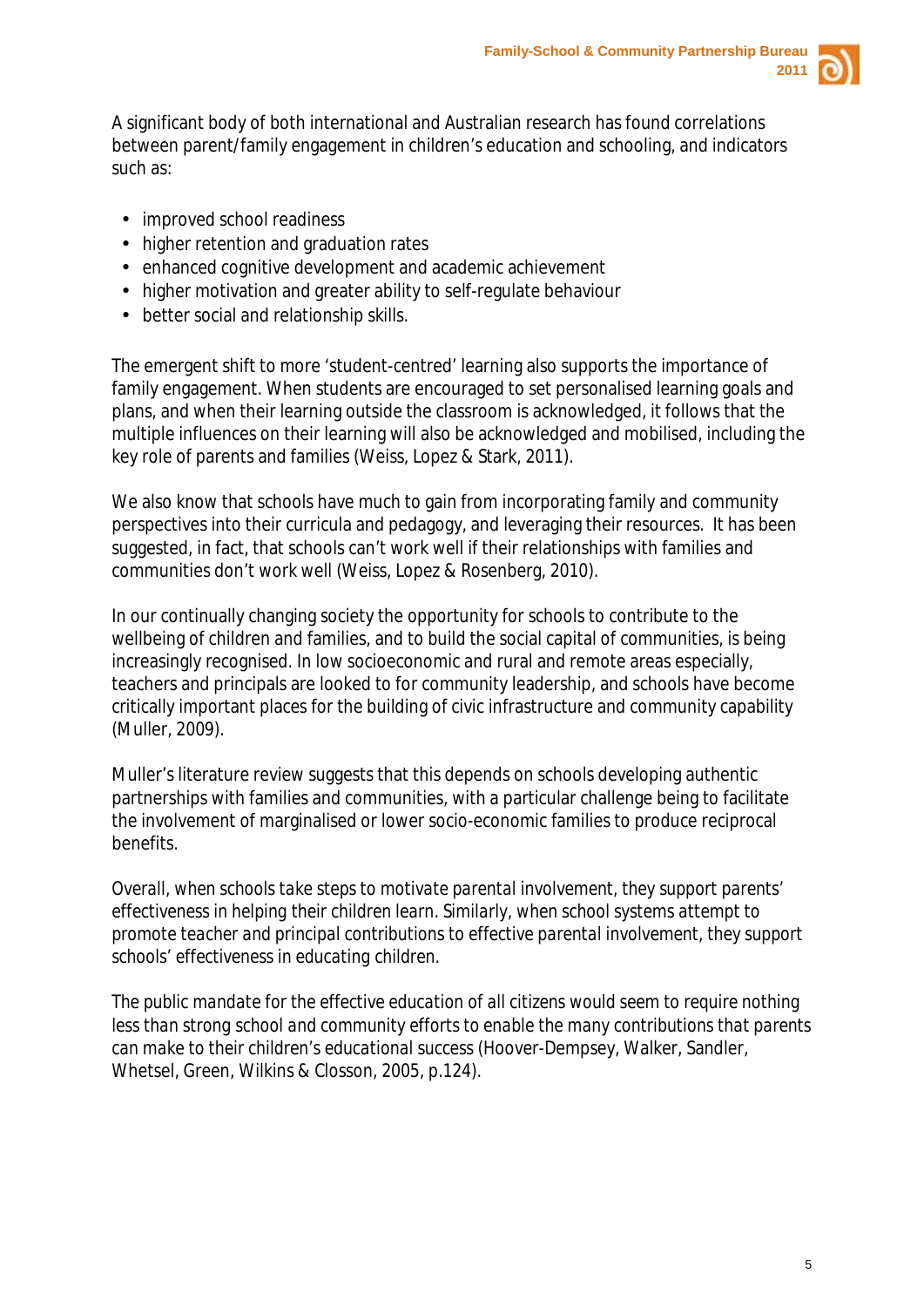

#### **Why do parents get involved?**

*One of the most important findings is that parents' decisions about involvement are influenced by schools.*

A number of studies indicate that most parents want to be more involved in their children's education. However, a major American study (Hoover-Dempsey et al. 2005) found that decisions about becoming involved are influenced by a number of factors including parents':

- role construction (sense of personal or shared responsibility for the child's educational outcomes and beliefs about being involved in child's learning)
- sense of efficacy for helping the child succeed in school (belief that personal actions will help the child learn)
- perception of invitations to involvement (general and specific invitations from school, teacher, and student)
- life-context variables (skills and knowledge, time and energy) and the school's responsiveness to these.

The authors suggest that there are a number of active steps that schools can take to enhance parents' active role construction and sense of efficacy for helping children learn. A range of invitations to involvement can be issued and involvement requests and suggestions can be adapted to the circumstances of parents' life contexts. In these ways school actions may enhance parents' motivation to get involved.

Conversely, school inaction or negative action may diminish motivation for many parents.

#### **What does parent engagement look like in practice?**

Family/parent engagement is evident in attitudes, behaviours, policies, programs, and strategies.

Joyce Epstein writes that parents participate in their children's education along numerous dimensions and that overlapping spheres of home, school and community influences shape children's learning and development. She proposes six types of partnership involving different levels of parent involvement, with related school strategies to facilitate these.

| Type of partnership  | <b>What it involves</b>          | <b>Strategy</b>             |
|----------------------|----------------------------------|-----------------------------|
| Basic obligations of | Providing children with basic    | Help all families establish |
| families             | needs such as health and safety. | home environments to        |
|                      |                                  | support children as         |
|                      |                                  | students.                   |
| Basic obligations of | Communication between school     | Design effective forms of   |
| schools              | and family such as notes, phone  | school-to-home and home-    |
|                      | calls, report cards and parent   | to-school communications    |
|                      | teacher meetings.                | about school programs and   |
|                      |                                  | children's progress.        |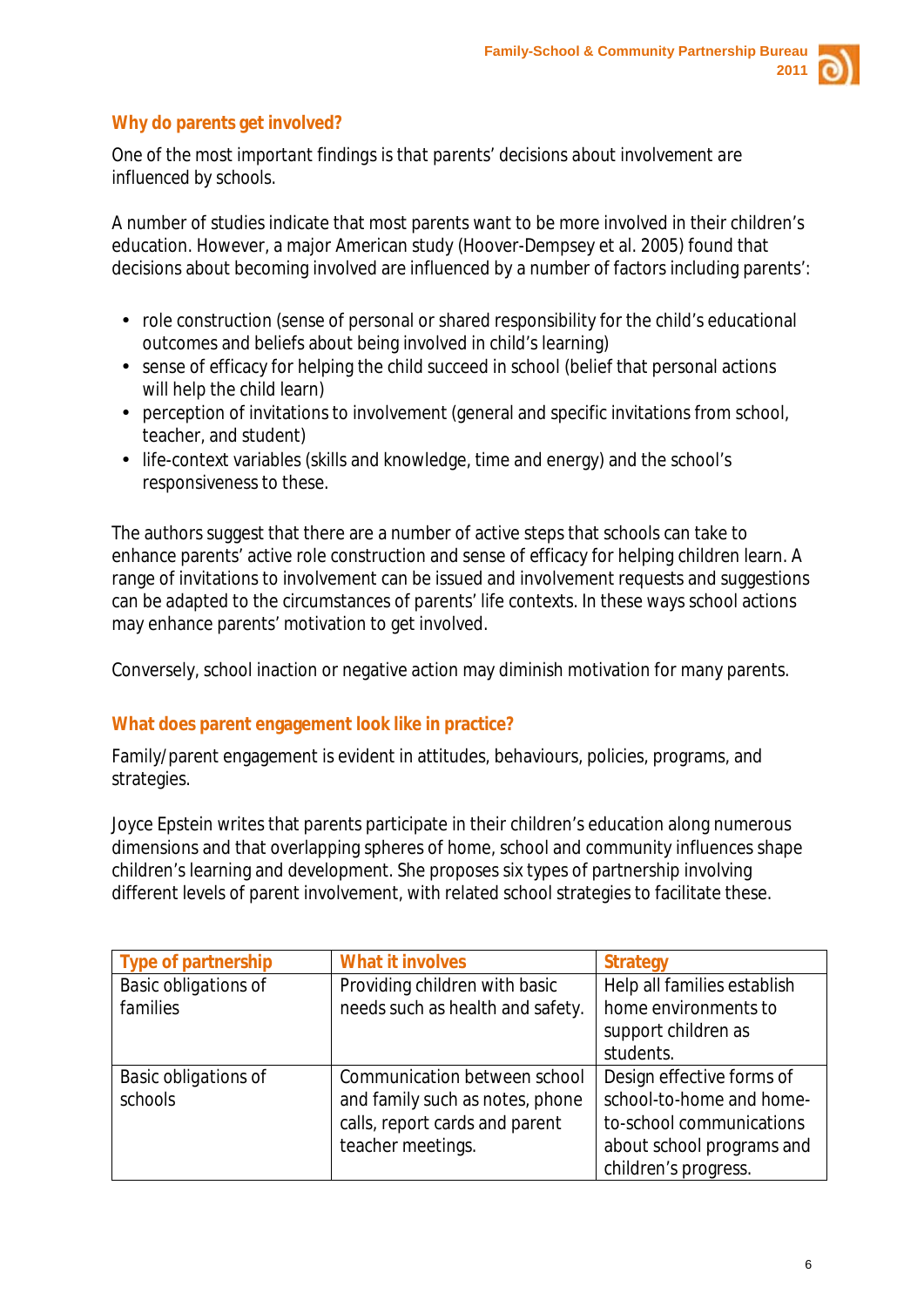| -- |  |
|----|--|
|    |  |

| <b>Type of partnership</b> | <b>What it involves</b>          | <b>Strategy</b>             |
|----------------------------|----------------------------------|-----------------------------|
| Involvement at school      | Volunteering at the school to    | Recruit and organize parent |
|                            | assist teachers in the classroom | help and support.           |
|                            | or attending school events.      |                             |
|                            |                                  |                             |
| Involvement in learning    | Helping children with            | Provide information and     |
| activities at home         | homework, reading, transition    | ideas to families about how |
|                            | and career decisions.            | to help students at home    |
|                            |                                  | with homework and other     |
|                            |                                  | curriculum-related          |
|                            |                                  | activities, decisions, and  |
|                            |                                  | planning.                   |
|                            |                                  |                             |
| Involvement in decision    | Serving in a parent-teacher      | Include parents in school   |
| making, governance, and    | association or committee, or     | decisions, developing       |
| advocacy                   | being involved in other          | parent leaders and          |
|                            | leadership positions.            | representatives.            |
| Collaboration and          | Making connections with          | Identify and integrate      |
| exchanges with             | organisations that share         | resources and services from |
| community organisations    | responsibility for children's    | the community to            |
|                            | education, such as after-school  | strengthen school           |
|                            | programs, health services and    | programs, family practices, |
|                            | other resources.                 | and student learning and    |
|                            |                                  | development.                |

*Adapted from Epstein, 2001*

Epstein and Sheldon (2006) argue that effective programs of school, family and community partnerships will include a focus on increasing student learning and development that is explicitly linked to school goals for student success.

They suggest that educators must 'think new' about the communications, connections and coordinated actions they need to facilitate and achieve with families and community partners to help students succeed to their full potential.

Over the past 25 years or so, a range of initiatives and programs have been implemented to:

- develop family, school and community partnerships
- raise parent awareness about the benefits of becoming engaged in their children's education
- provide parents with the relevant skills to become engaged in particular activities
- strengthen families' capacity to deal with the everyday demands of raising children.

However, much of the focus has been on the primary years, and there has been little research and few programs about engagement in the middle and senior years.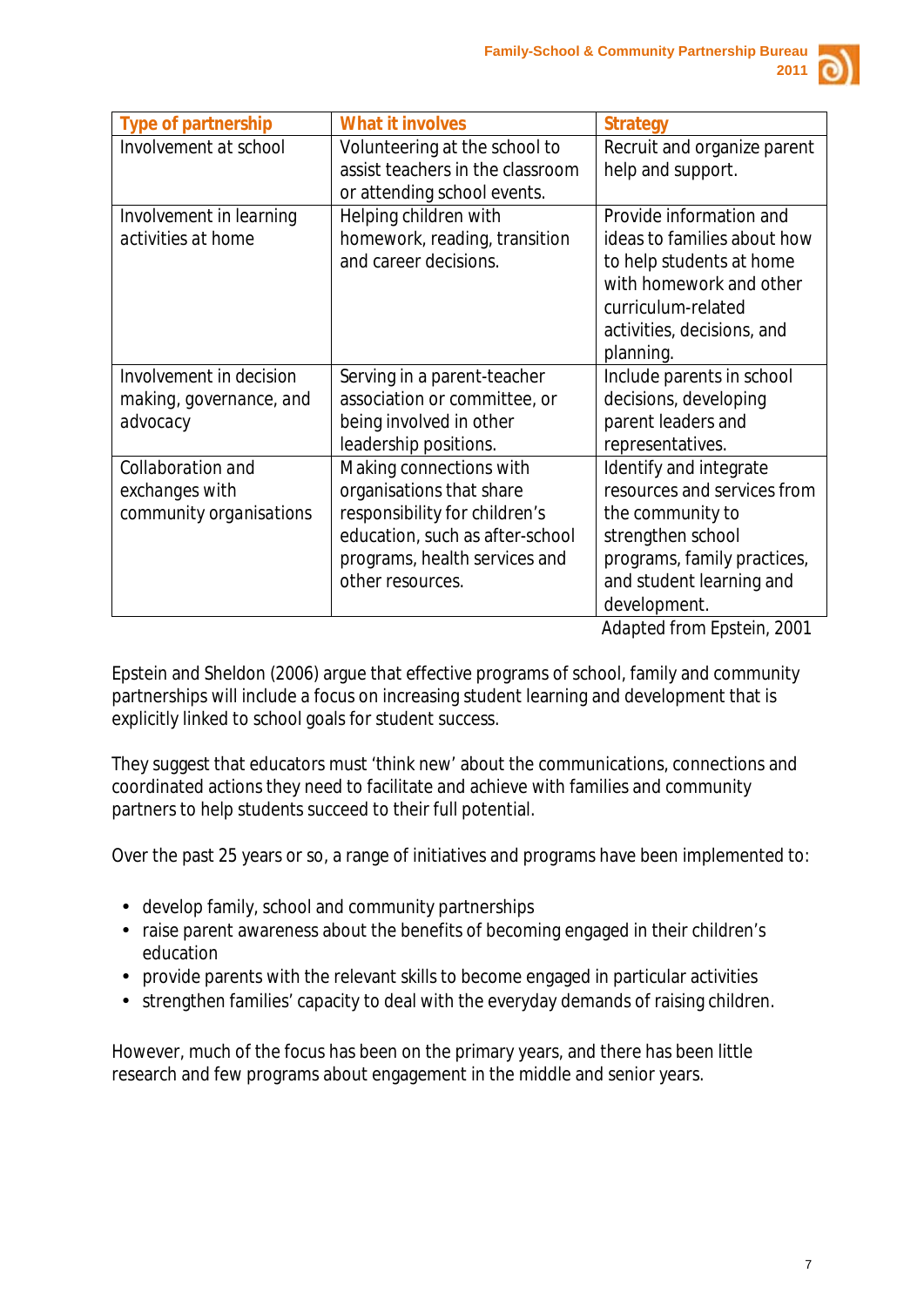

#### **How do parents differ in their involvement with schools?**

We speak of families as though we all know what families are (R.D. Laing)

While decades of research point to the benefits of parent involvement in education, studies also show that white, middle-class parents are disproportionately involved.

*Differences between parents in their level of involvement are associated with social class, poverty, health, and also with parental perception of their role and their levels of confidence in fulfilling it. Some parents are put off by feeling put down by schools and teachers*  (Desforges, 2003, p.5).

Susan Auerbach's research is noteworthy in this area, highlighting that parent involvement is socially constructed through the lenses of race, class, culture and gender. She found that American minority and poor parents do in fact have high aspirations for their children, but their involvement may not be as evident or as valued as that of white middle class parents. Mindful of Auerbach's insightful profiling of the experiences of urban minority parents, Smith and Wohlstetter comment in a paper about parental involvement in urban Charter schools in the United States:

*Educators may be unaware or unappreciative of the invisible strategies that minority or low income parents use to support their children's education, such as making sacrifices so children can attend better schools or limiting children's chores to allow for study time* (2009, p. 3).

In looking at the engagement of minority parents Auerbach identified a continuum ranging from 'Moral Supporters' to 'Ambivalent Companions' to 'Struggling Advocates'. Moral supporters encouraged their children to do well but tended not to visit schools or openly advocate for their children. On the other hand, struggling advocates worked hard to fulfil traditional expectations, often visited schools and spoke to staff, but felt they were not valued or taken seriously. In the middle were ambivalent companions – parents who wanted their children to do well, but did not make efforts to advocate on their behalf, and had a tendency to be sceptical or ambivalent about schooling.

Research in the Netherlands also identifies a number of differences between 'white' and minority parents, and those with lower and higher levels of education. For example, parents in 'white' schools were more likely to support teachers during activities. Non-minority parents and certainly those from higher social milieus were also accustomed to having a say in school matters while, in contrast, schools with many disadvantaged pupils paid little or no attention to encouraging parents to have a say and parents in these contexts felt illequipped or unqualified to do so (Smit, Driessen, Sluiter & Sleegers, 2007).

In the Australian context similar observations have been made about Indigenous parents' involvement in schools. For example, Sims, O'Connor and Forrest (2003, p. 87) point out that a number of conflicting perceptions and expectations may be present among Aboriginal families as they attempt to establish a relationship with their children's school.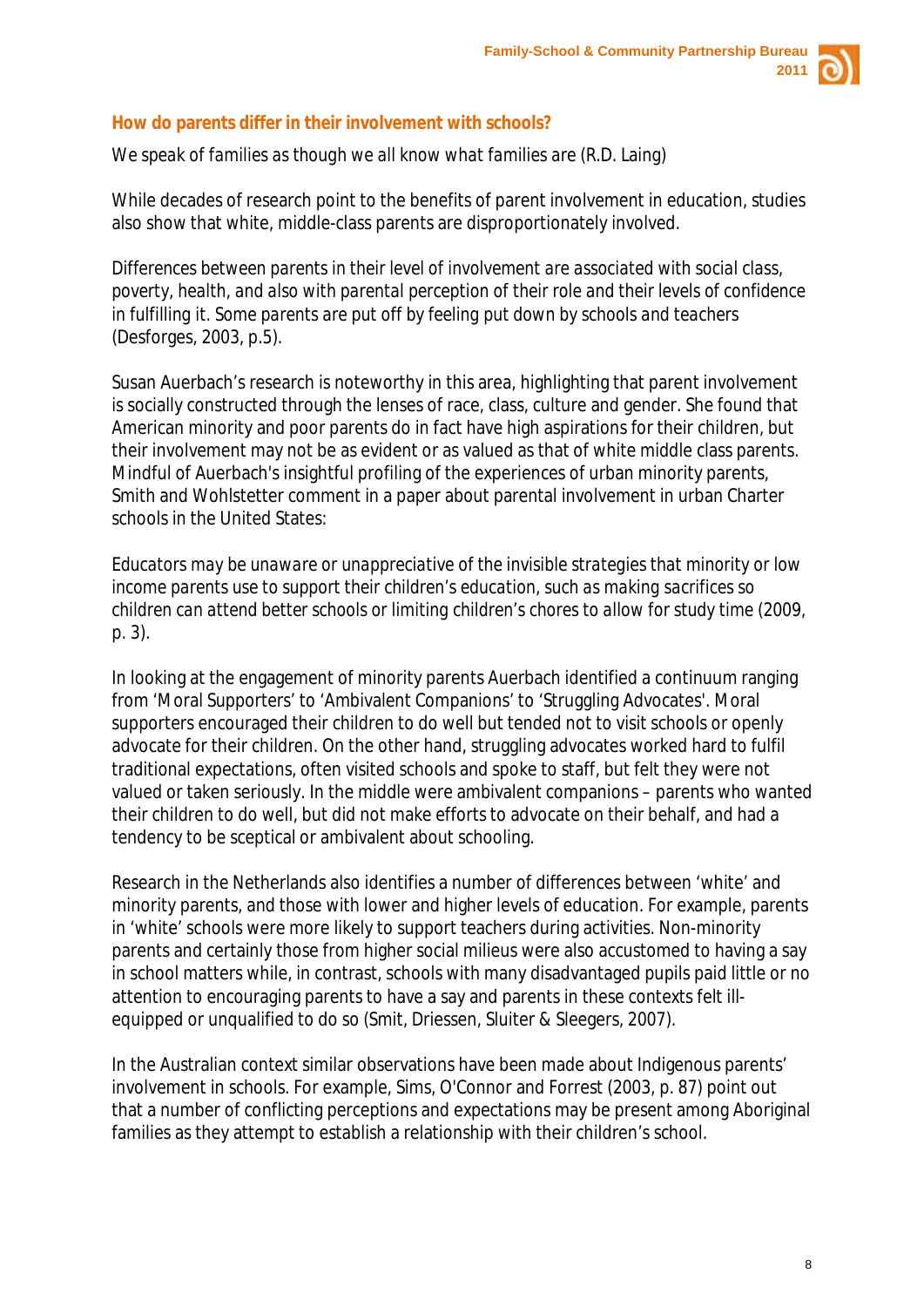

A desire for their children's success 'may be tempered by apprehension generated from a history of oppression and parents' own negative schooling experiences'.

Both Desforges (2003) and Smit et al. (2007) argue that the achievement of working class students could be significantly enhanced by applying all that is known about parental involvement to develop a range of different engagement strategies. Recognition of power imbalances between school staff and many parents would be a good starting point. It seems clear that schools need to examine their own values, heighten their cultural awareness and work to develop environments in which all parents feel comfortable.

#### **What facilitates parent engagement?**

*It all starts with the school.*

*Interventions that focus on the whole family and involve children learning and working with their parents and carers are some of the most effective in supporting sustained improvements for children and preventing regression. Additionally, interventions which encourage the participation of children and families in the development and delivery of services tend to be more effective* (Kendall et al. 2008, p.39).

Australian and international researchers have identified a range of strategies that can foster parent engagement and partnerships. While many of these involve changing family attitudes and practices, most involve a pro-active approach by schools. While parents are generally interested they may be diffident about expressing this interest. School strategies (Williams, Williams & Ullman, 2002; Epstein, 2001; Muller, 2009) include:

- Giving parents a voice
- Encouraging families to learn together
- Ensuring that parental involvement is fully integrated into schools' development plans
- A pro-active approach involving an action team of teachers and members of the community
- School-initiated approaches rather than school-centric approaches
- Schools reaching out to parents and the community initiatives coming from the school  $\mathbf{r}^{(1)}$
- Interventions that focus on the whole family.

Smit et al. (2007, p. 50) suggest that strategies must be oriented towards the following core points:

- development of a vision of parental participation
- expansion of the visibility and approachability of the school team via the creation of contact moments
- attention to the concerns of parents
- connection to what parents find interesting and have an affinity with
- an eye for the quality of the communication between school and parents  $\mathcal{L}^{\pm}$
- stimulation of creativity and initiative, and
- giving parents time to learn something from the school team.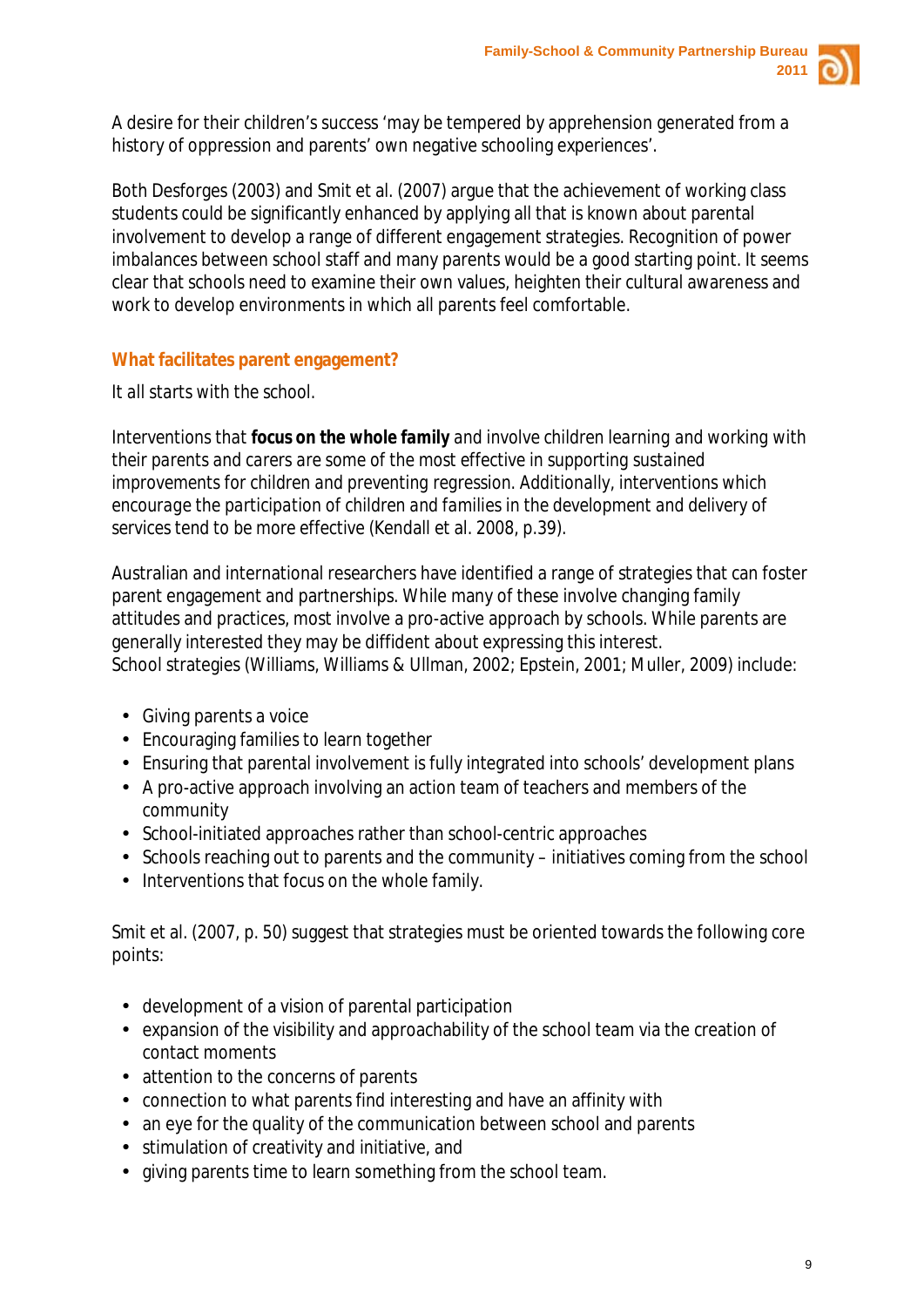

Anne Henderson (1994) suggested some time ago that the form of parent involvement does not seem to be as important as that it is reasonably well planned, comprehensive and lasting - a point that aligns closely with Weiss et al.'s emphasis on systemic, integrated and sustained approaches as discussed earlier.

#### **What challenges parent engagement?**

Factors that inhibit or challenge parent engagement (Smith & Wohlstetter, 2009; Muller, 2009; Smit et al. 2007) can include:

- Work commitments, demands of other children, childcare difficulties and lack of time generally
- Parents perceiving themselves as unqualified to participate a sense of disenfranchisement
- Language barriers
- A lack of common understanding between school staff and parents about what constitutes parent involvement, leading teachers to blame families and parents to feel unappreciated
- Teachers not wanting parent-initiated contact, and only welcoming contact when they initiate it
- Stereotypical attitudes in which 'minority' parents are viewed as a homogenous group in need of a 'one size fits all' approach
- Inadequate information to parents about the objectives and procedures of the school.

Many parents may feel intimidated by schools and may need to be actively encouraged to become engaged. They may have had negative school experiences themselves and may feel unwelcome or uncomfortable in an 'alien' school environment. They may feel that they have no contribution to make, or that they will be perceived as overstepping their role.

Children may not see their parents and teachers as sharing a common agenda or set of concerns. All of these issues can create misunderstandings and tensions. It is important therefore, that programs and partnerships address these possible barriers to parental engagement by clarifying potential roles to ensure equitable and shared understandings.

One Australian study concluded that 'most Aboriginal parents view teachers as hostile and schools as threatening environments' and, as such, 'many Indigenous people passively resist the education system, by apparent silent tolerance of the status quo, while in fact steadfastly and impassively refusing to be a part of it' (Bond, 2004).

#### **What are the implications for schools and policy makers?**

Harris and Goodall's (2007) extensive UK research on parent engagement generated the following implications: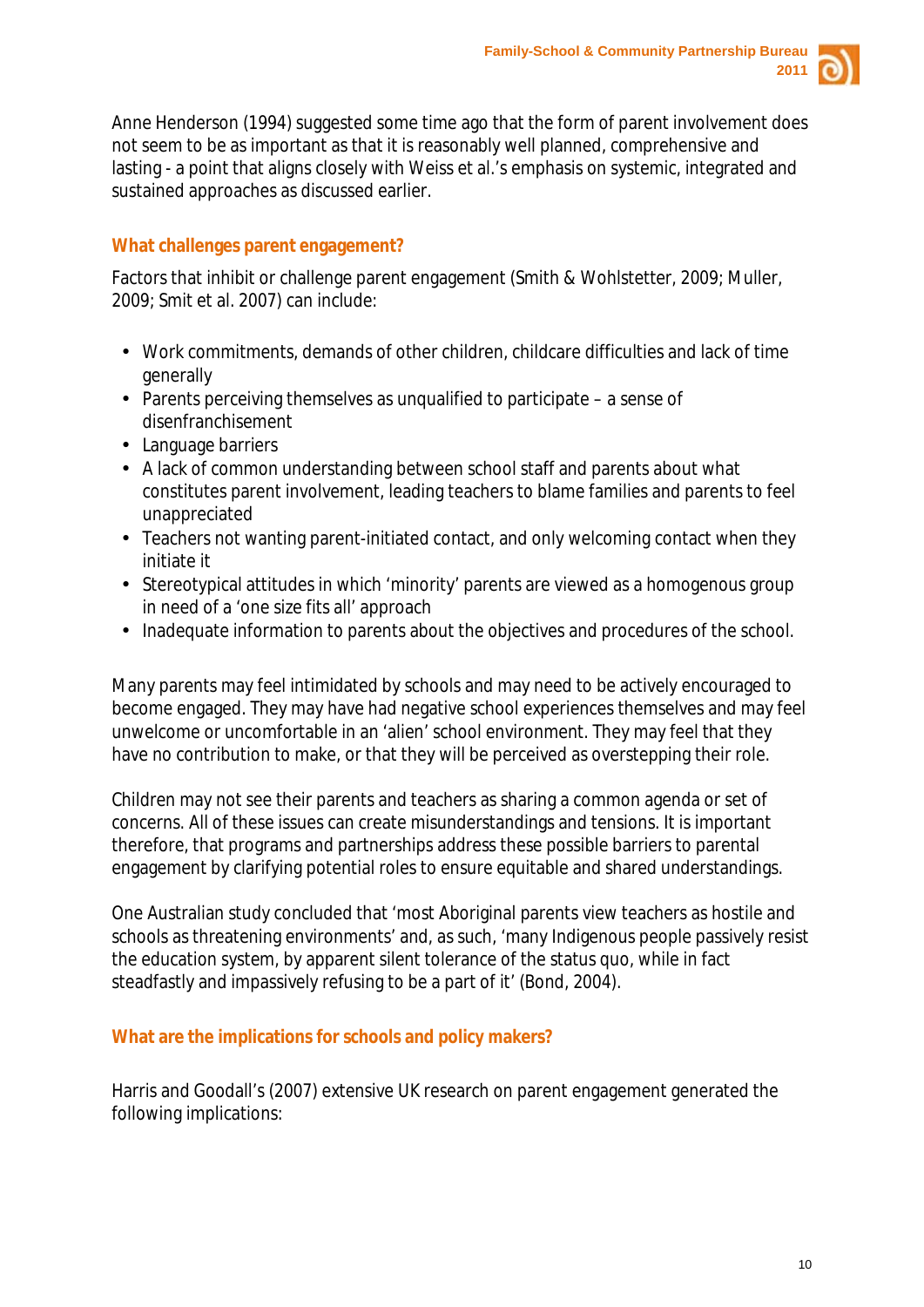

#### *For schools*

- Parental engagement must be a priority....It must be embedded in teaching and learning policies, and school improvement policies, so that parents are seen as an integral part of the student learning process.
- Schools must be clear about the aims of all communication with parents. What  $\mathbf{r}$ response, if any, is required from parents, and how will that impact on the school and the learning of the child?
- Schools should endeavour to support the engagement of parents who are already  $\mathbf{r}^{\left(1\right)}$ involved in the learning of their children as well as reaching those parents who are less engaged.
- Schools should consider training for staff (teachers and others) who work most closely with parents.
- Schools need to be flexible in dealing with parents, in terms of times of meetings and locations.
- Schools should consider the uses of new technologies for communicating with parents and be clear about what they aim to achieve with these.

#### *For policy makers*

- Offer clear guidance about parental engagement (rather than involvement) in schools.
- Provide direction to schools about the relationship between forms and purposes for parent engagement.
- Create policies that clarify the range of ways in which parents can be productively engaged in schools.
- Ensure that the purposes for parental engagement are explicit in relevant policies.

#### **How important is further research about parent engagement?**

Our intuitions and the research tell us how important parent involvement/ engagement is for the educational achievement of children.

While we know a reasonable amount about the positive effect of 'spontaneous' parental engagement, we know little about the effectiveness of specific interventions designed to facilitate engagement.

Evaluations of these interventions are still under-researched and inconclusive. More contextually specific Australian research is also clearly needed.

#### **How important is data collection?**

We know that parents often don't know how to support student learning in practical ways. Parents need information about key indicators such as attendance, growth in learning, achievement, school ethos and environment, retention and graduation rates, and other important issues that affect educational success.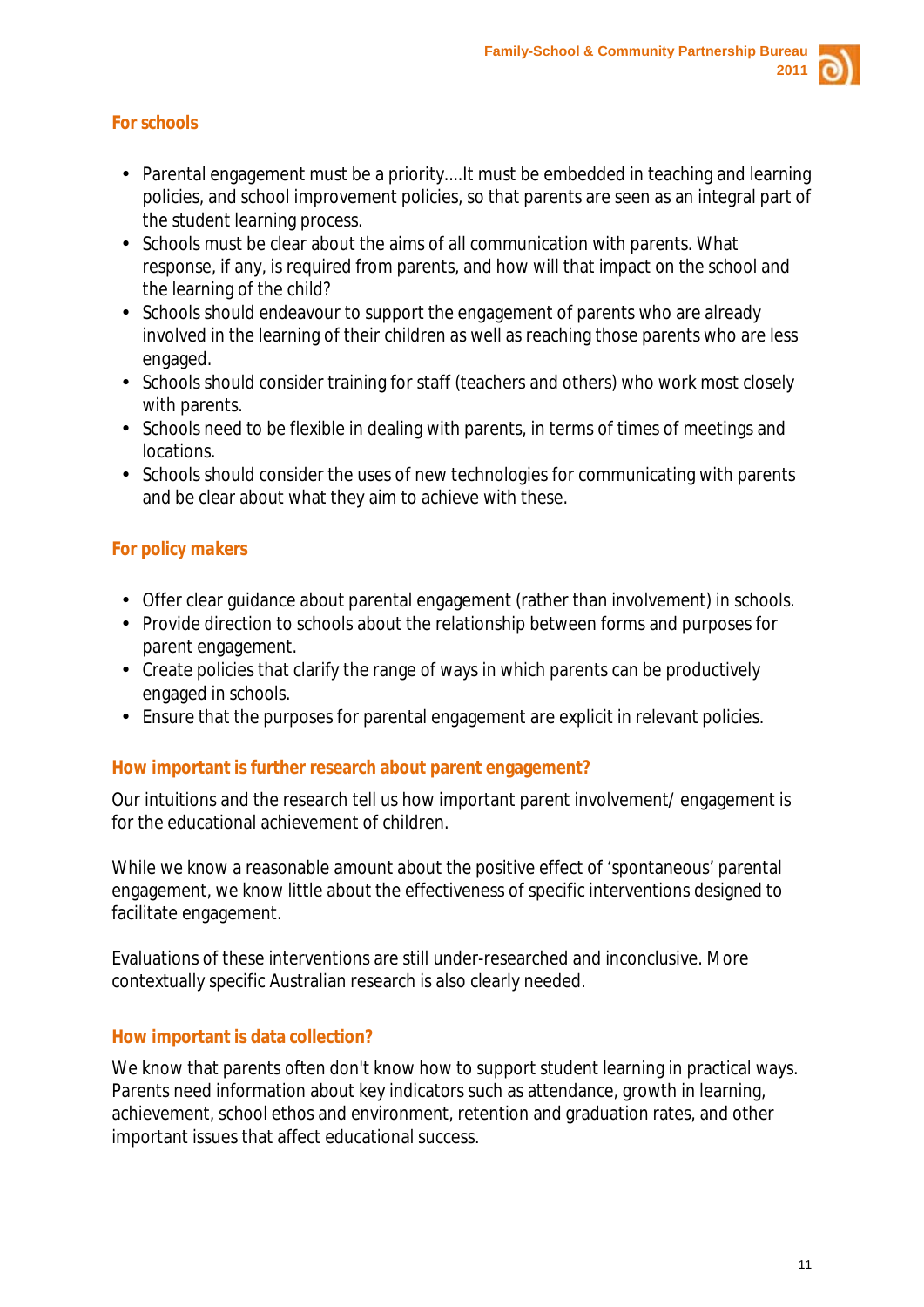

Data collection needs to involve parents because data can serve as a catalyst for homeschool communication and support parents to engage more confidently and fully in their children's learning, a point that Weiss, Lopez and Rosenberg (2010, p. 16) make well:

*Sharing student learning and performance data with families changes the conversation between families and schools. Data provide the content that engages families to understand where students are, where they need to go and the options for getting their goals. When data use involves parents in this way, it becomes meaningful; it gives parents a voice in the educational process and empowers them to partner with educators to promote their child's academic growth.*

#### **Where to from here?**

There is still much we need to know and much to talk about, especially here in Australia. The Australian Parents Council (APC) and Australian Council of State School Organisations (ACSSO) are not alone in the view that Australia - once a leader - has now seriously slipped behind in its contributions to exploring, explaining and leveraging parent/ family engagement and partnerships for the very real and significant benefit of students, schools and communities.

The following questions are included to stimulate dialogue and shape a research agenda for the future:

- 1. How might we define family/ parent engagement in the Australian context? Would this help?
- 2. How is parent/ family engagement seen and understood by parents and students? How do these perceptions impact on practice?
- 3. How does parent engagement create a context for learning that influences students' attitudes about self and learning and their learning behaviours and outcomes?
- 4. How can parent engagement be extended, enhanced and facilitated? How can parents become true partners and not just bystanders?
- 5. What is the impact of cultural differences on family engagement? What different interpretations of family and views on raising children are there in our schools? Is there evidence of alienation or scepticism about school structures and protocols?
- 6. How much resistance to parent engagement is there and what are the sources of this? How can schools implement professional development to change resistant teacher attitudes? How can resistant parent attitudes be changed?
- 7. What is the role of leadership in addressing barriers to parent engagement?
- 8. Do definitions of what constitutes family/parent engagement adequately take into account what marginalised parents and families do for their children?
- 9. What is the impact of cultural differences on family engagement? What different interpretations of family and views on raising children are there in our schools? Is there evidence of alienation or scepticism about school structures and protocols?
- 10. What tools can be developed to involve parents in instructional practices and help parents understand content areas?
- 11. How can parent/family engagement be more than random acts? How can it be systemic, integrated and sustained?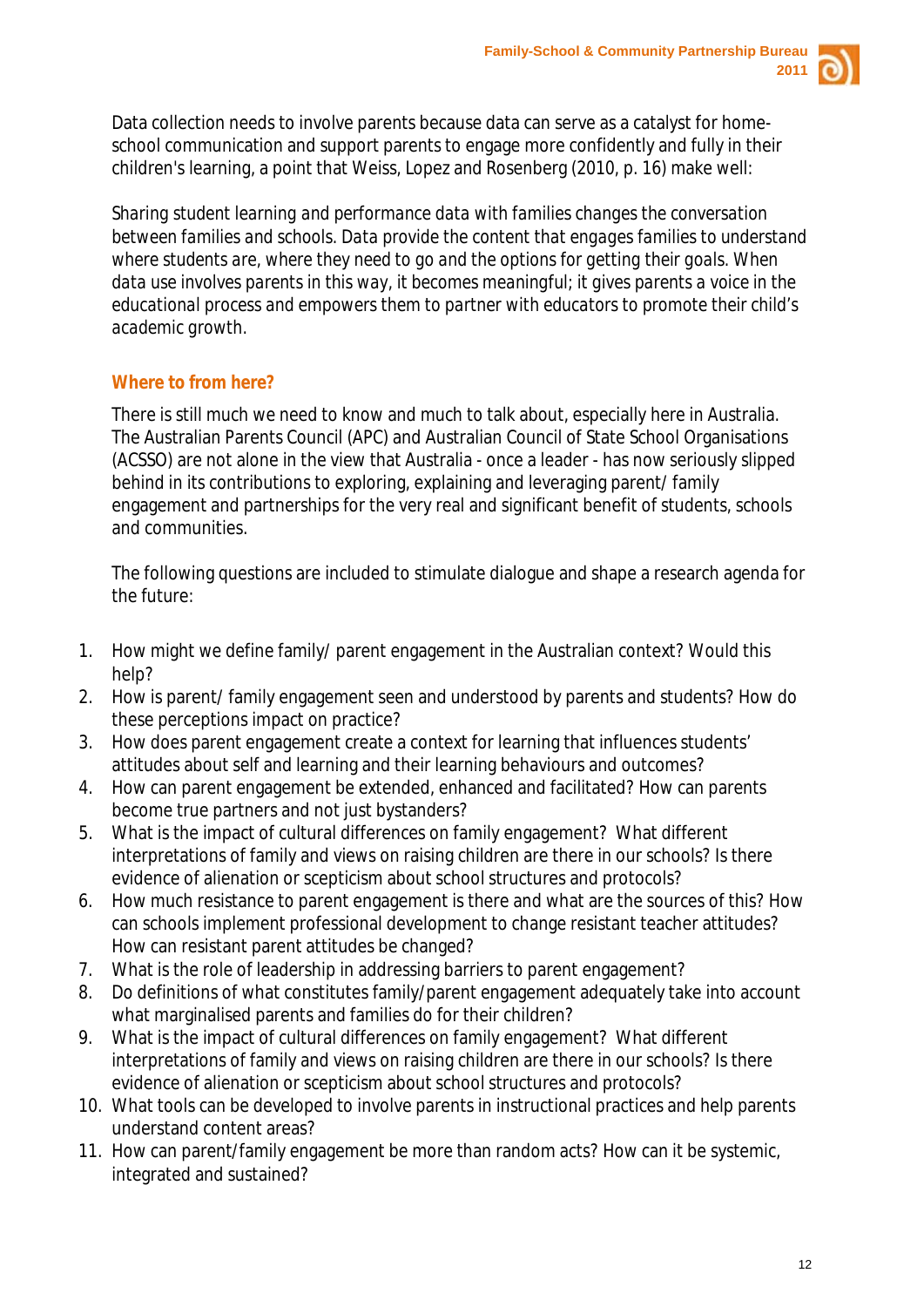

- 12. Does enhanced parent engagement require legislative change, policy development or specific programs? What mechanisms will assist?
- 13. What data needs to be collected? How can we move from a checklist orientation to a full 'engagement plan' with outcome tracking? How can we identify meaningful indicators of family, school and community engagement?
- 14. What types of parent engagement appear to correlate with student achievement? Does involvement/engagement at home, especially parents discussing school activities and helping children plan their programs, have the strongest impact? Or does engagement at the school site make the key difference?
- 15. What is the current level and status of parent engagement in Australian schools?
- 16. How might we "establish a vision for parent/ family engagement in the context of datadriven reform"?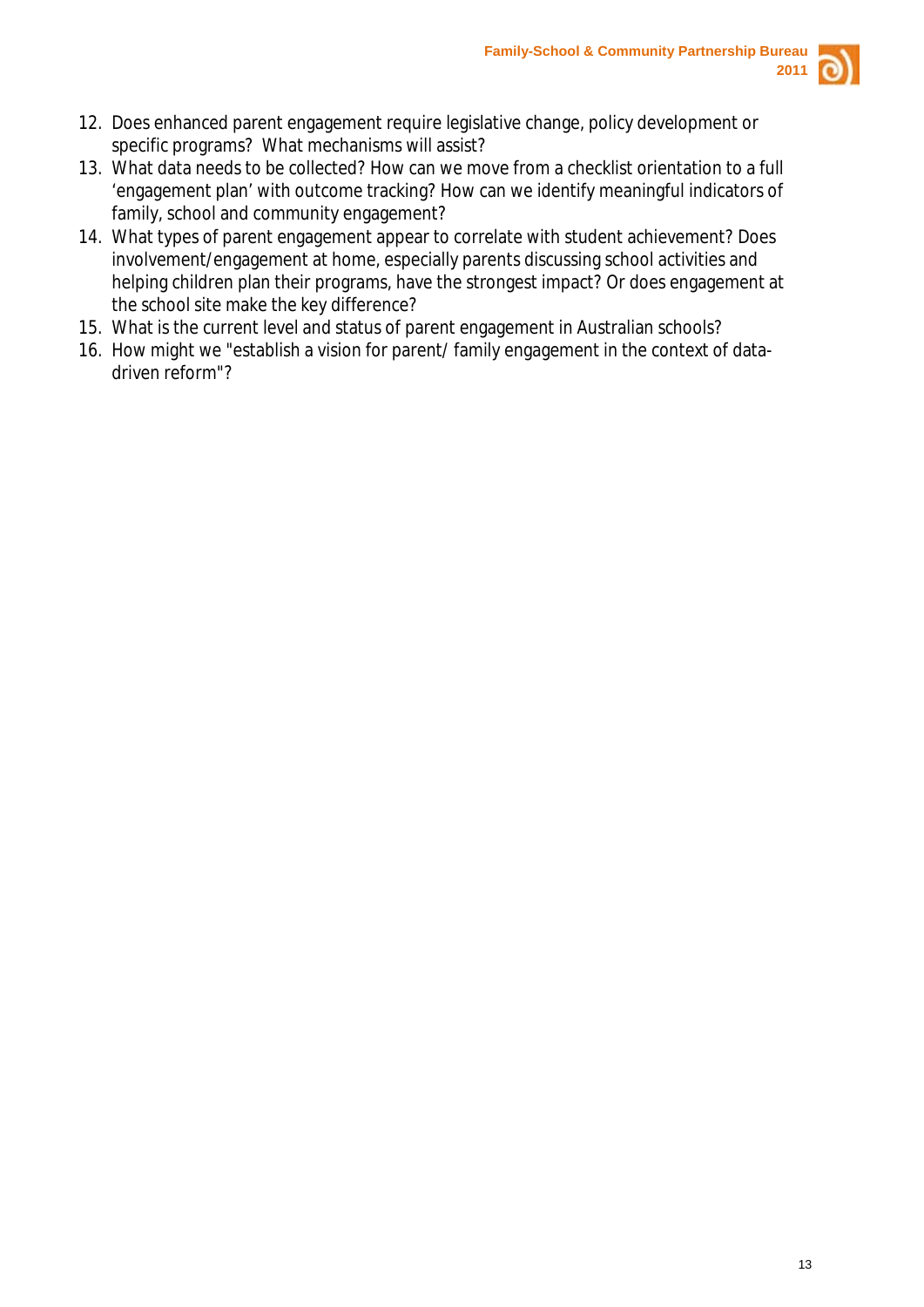

### **References**

Auerbach, S. (2007). 'From moral supporters to struggling advocates: Reconceptualising parent roles in education through the experience of working-class families of color, *Urban Education,* vol. 42, no. 3, pp. 250-283.

Australian Government. (2008). *Family-schools partnership framework: A guide for schools and families*. Canberra: Commonwealth of Australia.

Bond, H. (2004). *We're the mob you should be listening to: Aboriginal elders talk about community–school relationships on Mornington Island.* Unpublished doctoral dissertation, James Cook University, Townsville: Australia.

Desforges, C. with Abouchaar, A. (2003). *The impact of parental involvement, parental support and family education on pupil achievements and adjustment: A literature review*. Research Report 433. London: Department for Education and Skills. Available from URL: [http://www.bgfl.org/bgfl/custom/files\\_uploaded/uploaded\\_resources/18617/Desforges.pdf](http://www.bgfl.org/bgfl/custom/files_uploaded/uploaded_resources/18617/Desforges.pdf)

Epstein, J. (2001). *School, family and community partnerships: Preparing educators and improving schools.* Boulder, CO: Westview Press.

Epstein, J. & Sheldon, S. (2006). 'Moving forward: Ideas for research on school, family, and community partnerships'. In C. Conrad & R. Serlin (Eds.), *Handbook for research in education: Engaging ideas and enriching inquiry.* California: Sage.

Harris, A. & Goodall, J. (2007). *Engaging parents in raising achievement: Do parents know they matter?* Research Report DCSF-RW004, UK: University of Warwick. Available from URL: [http://wiki.ict-register.net/images/0/0a/July\\_07\\_Every\\_parent\\_matters.pdf](http://wiki.ict-register.net/images/0/0a/July_07_Every_parent_matters.pdf)

Henderson, A. & Berla, N. (1994). *A new generation of evidence: The family is critical to student achievement*, Washington DC: National Committee for Citizens in Education. Available from URL:<http://eric.ed.gov/PDFS/ED375968.pdf>

Hoover-Dempsey, K. V., Walker, J. M. T., Sandler, H. M., Whetsel, D., Green, C. L., Wilkins, A. S. & Closson, K. (2005). 'Why do parents become involved? Research findings and implications'. *The Elementary School Journal*, vol. 106, no. 2, pp. 105-130. Available from URL:<http://www.vanderbilt.edu/peabody/family-school/papers/Hoover-Dempsey2005.pdf>

Kendall, S., Straw, S., Jones, M., Springate, I. & Grayson, H. (2008). Narrowing the gap in outcomes for vulnerable groups: A review of the research evidence*.* Berkshire, UK: National Foundation for Education Research (NFER). Available from URL <http://www.nfer.ac.uk/nfer/publications/LNG01/LNG01.pdf>

Ministerial Council on Education, Employment, Training & Youth Affairs. (2008). *Melbourne Declaration on Educational Goals for Young Australians*. Melbourne: Curriculum Corporation.